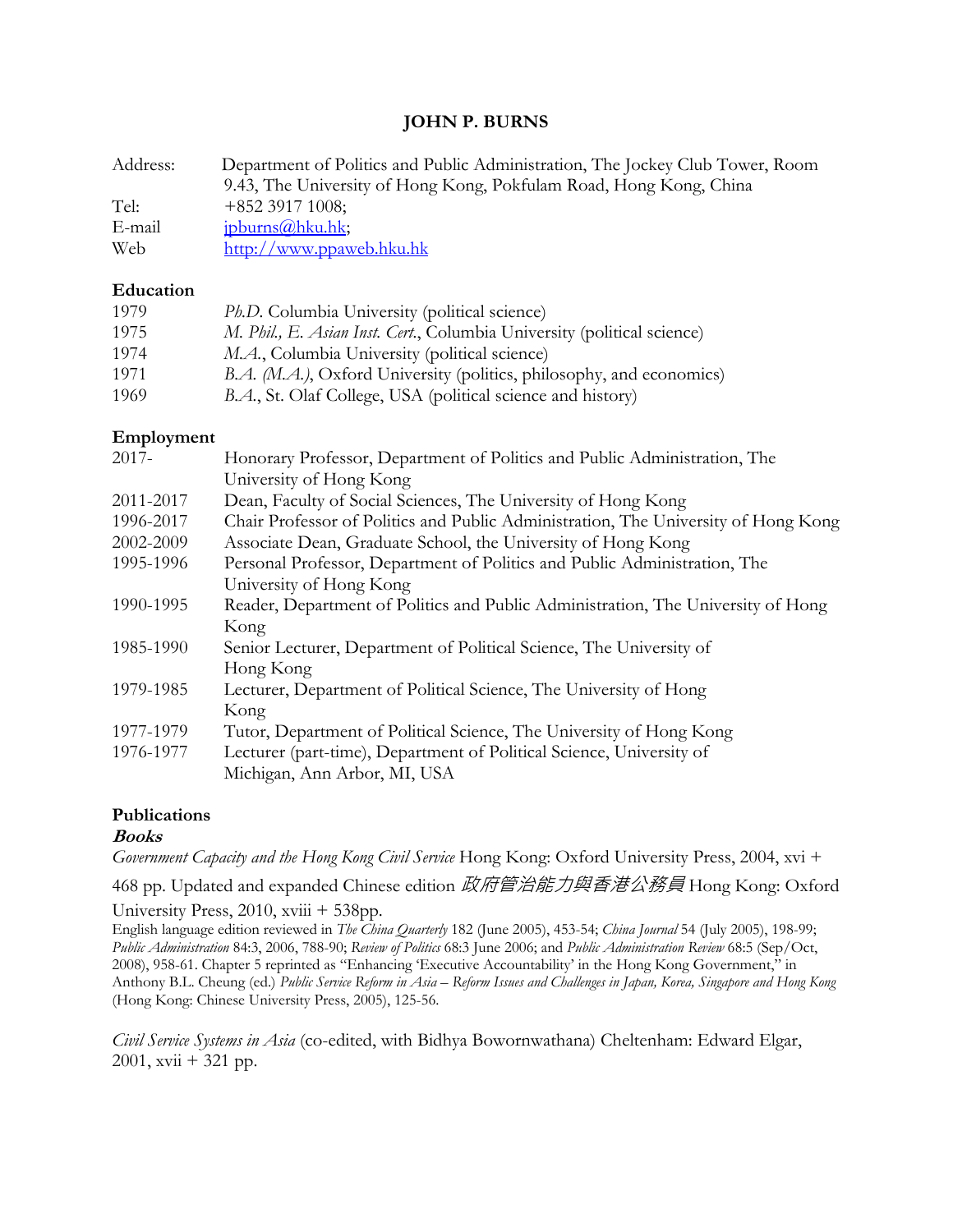*Asian Civil Service Systems: Improving Efficiency and Productivity* (edited) Singapore: Times Academic Press, 1994,  $x + 294$  pp.

*The Chinese Communist Party's Nomenklatura System: A Documentary Study of Party Control of Leadership Selection, 1979-1984* (edited) Armonk, N.Y.: M.E. Sharpe, 1989, xlviii + 166 pp.

*The Hong Kong Civil Service and Its Future* (co-edited with Ian Scott) Hong Kong: Oxford University Press, 1988,  $x + 287$  pp.

*Political Participation in Rural China* Berkeley and Los Angeles: University of California Press, 1988, xii + 276 pp.

*Policy Conflicts in Post-Mao China: A Documentary Survey, with Analysis* (co-edited with Stanley Rosen) Armonk, N.Y.: M.E. Sharpe, 1986, xii + 372 pp.

*The Hong Kong Civil Service: Personnel Policies and Practices* (co-edited with Ian Scott) Hong Kong: Oxford University Press, 1984, x + 330 pp. [Chinese language edition published in Shanghai: Shanghai Translation Press, 1990, 340 pp.].

# **Books in preparation**

*Governance Reform and Policy Making in Hong Kong* (with Li Wei and B. Guy Peters).

### **Refereed Journal Articles**

"Special Issue on the second decade of the Hong Kong Special Administrative Region of China: Themes and Overview," *Asia Pacific Journal of Public Administration* 39:2 (June, 2017), 79-82.

"Protest Policing in Hong Kong: Maintaining Professionalism and Solidarity in the Face of Renewed Political Challenges," (with Lin Tingjin) *Public Administration and Development* 36 (2016) 93-107.

"The Impact of External Change on Civil Service Values in Post-Colonial Hong Kong," (with Li Wei) *The China Quarterly* 222 (June 2015) 522-46.

"Changing Governance Structures and the Evolution of Public Service Bargains in Hong Kong" (with Li Wei and B. Guy Peters) *International Review of Administrative Sciences* 79:1 (March, 2013) 131-48.

"Civil Service Reform in China: Impacts on Civil Servants' Behavior" (with Wang Xiaoqi) *The China Quarterly* 121 (March, 2010) 58-78.

"Administrative Reform in Hong Kong: an Institutional Analysis of Food Safety" *International Public Management Review* 8:2 2007, 15-30 (re-printed in B. Bowornwathana and C. Wescott (eds.) *Comparative Governance Reform in Asia: Democracy, Corruption, and Government Trust* (Bingley, UK: Emerald, 2008), 21-38.

"The Changing Nature of the State: the Case of China," *Journal for Comparative Government and European Policy* 2/2006, 242-268.

"Downsizing the Chinese State: Government Retrenchment in the 1990s," *The China Quarterly* 175 (September, 2003), 775-802.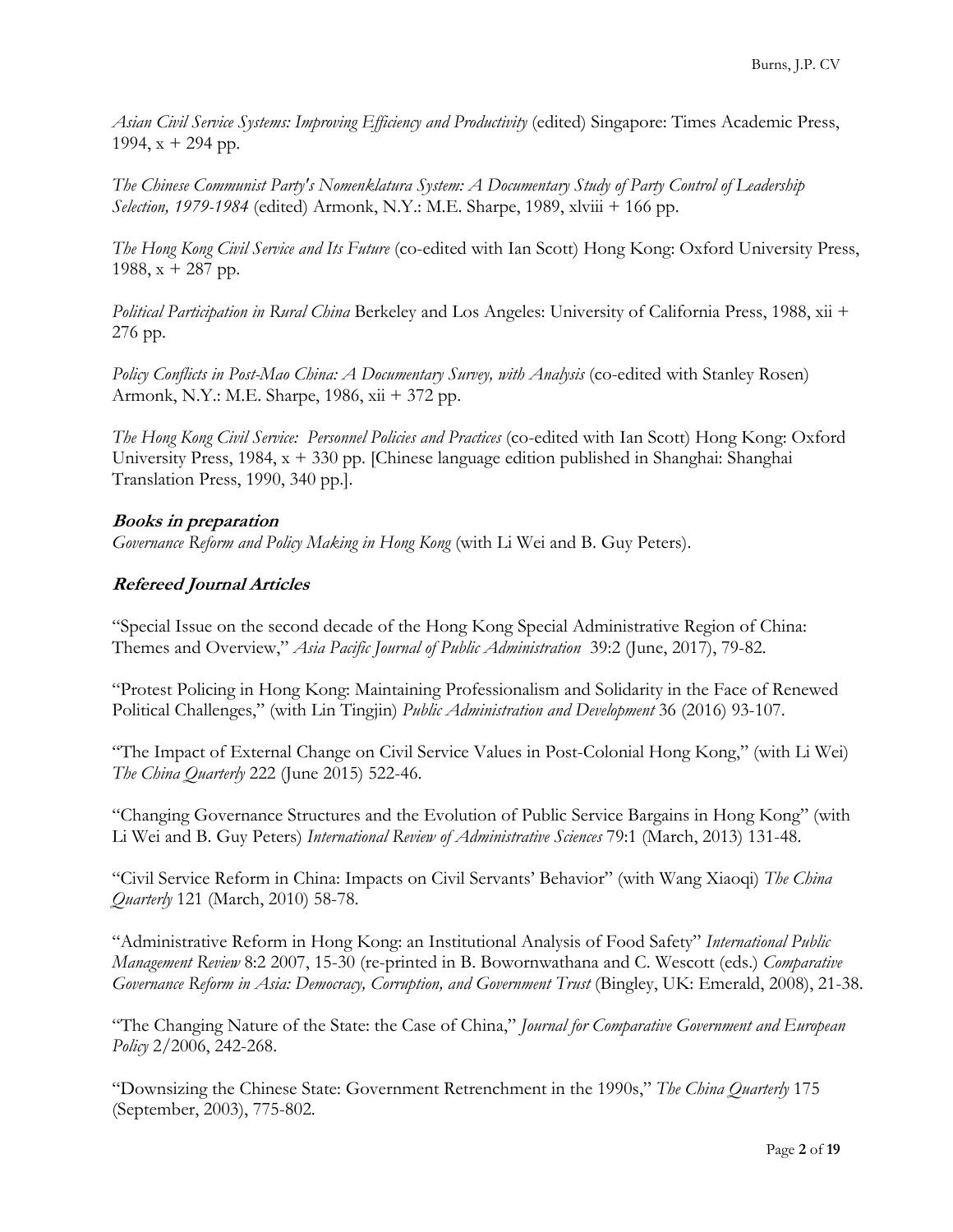"Public Sector Reform and the State: the Case of China," *Public Administration Quarterly* 24:4 (Winter 2000), 419-436.

"The People's Republic of China at Fifty: National Political Reform," *The China Quarterly* 159 (September 1999), 580-594.

"The Hong Kong Civil Service in Transition," *Journal of Contemporary China* 8:20 (1999), 67-87.

"Civil Service Reform in China," *The Asian Journal of Political Science* 2:2 (1994), 44-72.

"Administrative Reform in a Changing Political Environment: The Case of Hong Kong," *Public Administration and Development* 14:3 (1994), 241-252.

"Strengthening Central Party Control of Leadership Selection: The 1990 *Nomenklatura*," *The China Quarterly,* 138 (June 1994), 458-491.

"Hong Kong in 1993: The Struggle for Authority Intensifies," *Asian Survey* 34:1 (January 1994), 55-63.

"China's Administrative Reforms for a Market Economy," *Public Administration and Development* 13:4 (October 1993), 1-16.

"Administrative Reform in China: Issues and Prospects," *International Journal of Public Administration* 16:9 (1993), 1345-1369.

"Hong Kong in 1992: The Struggle for Authority," *Asian Survey* 33:1 (January 1993), 22-31.

"The Structure of Communist Party Control in Hong Kong," *Asian Survey* 30:8 (August 1990), 748- 765.

"Chinese Civil Service Reform: The 13th Party Congress Proposals," *The China Quarterly* 120 (December, 1989), 739-770.

"China's Governance: Political Reform in a Turbulent Environment," *The China Quarterly* 119 (September, 1989), 481-518.

"China's *Nomenklatura* System," *Problems of Communism* 36:5 (September-October 1987), 36-51.

"Civil Service Reform in Contemporary China," *The Australian Journal of Chinese Affairs* 18 (July 1987), 47-83.

"Immigration from China and the Future of Hong Kong," *Asian Survey* 27:6 (June 1987), 661-682.

"The Hong Kong Civil Service," *Political Science Overseas* (in Chinese) (Beijing) 34 (April 1987), 47-52.

"The Process of Assimilation of Hong Kong (1997) and Implications for Taiwan," *AEI Foreign Policy and Defense Review* 6:3 (Summer 1986), 19-26.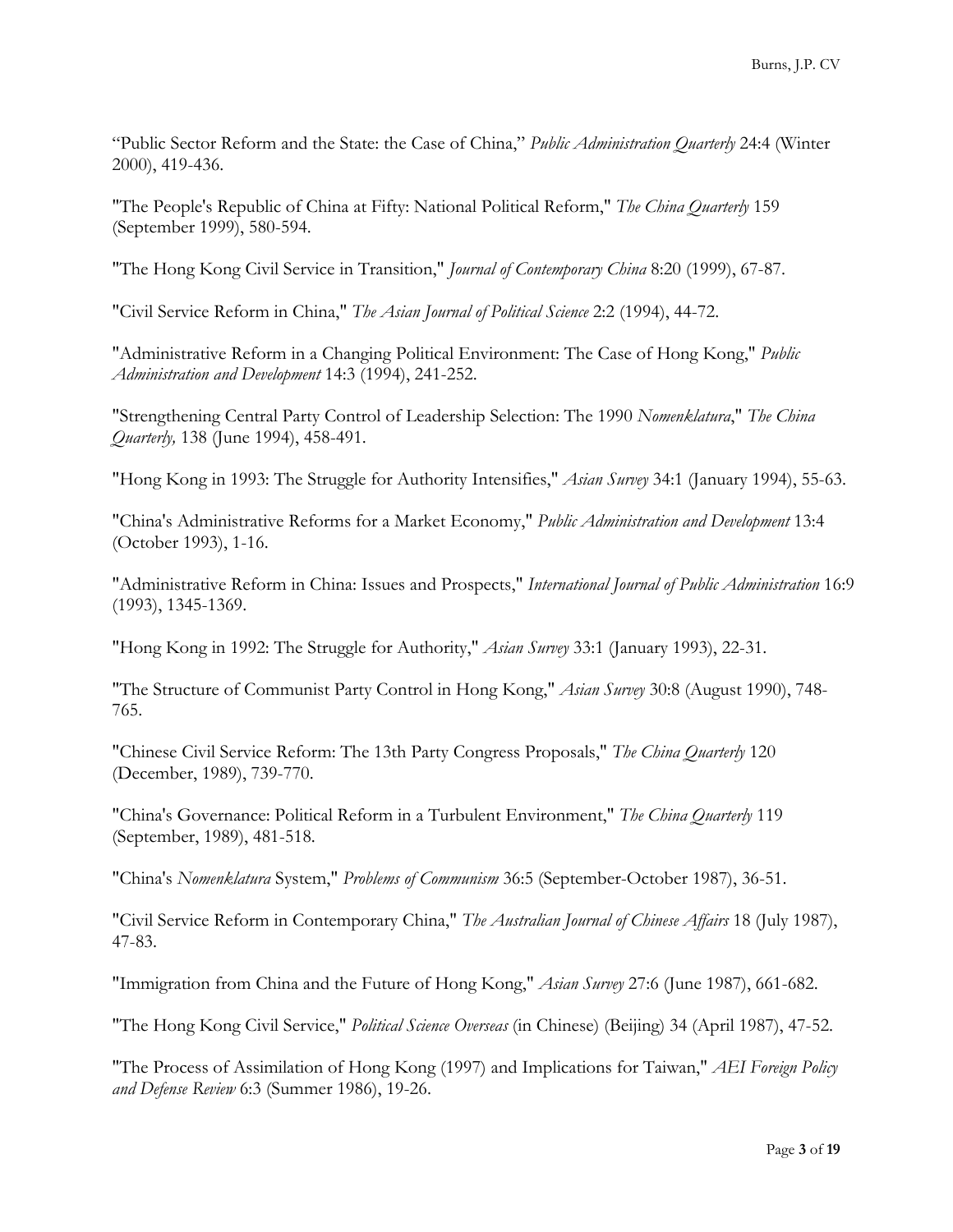"Local Cadre Accommodation to the `Responsibility System' in Rural China," *Pacific Affairs* 58:4 (Winter 1985-86), 607-625.

"Reforming China's Bureaucracy, 1979-1982," *Asian Survey* 23:6 (June 1983), 692-722.

"Democracy, the Rule of Law, and Human Rights in Beijing's Unofficial Journals, 1978-1979," *International Quarterly for Asian Studies* 14:1 (March 1983), 35-53.

"Rural Guangdong's 'Second Economy,' 1962-1974," *The China Quarterly* 88 (December 1981), 629- 643.

"The Changing Pattern of Bureaucratic Representation: The Case of the Hong Kong Senior Civil Service," *Indian Journal of Public Administration* 27:2 (April-June 1981), 399-429.

"Representative Bureaucracy and the Senior Civil Service in Hong Kong," *Hong Kong Journal of Public Administration* 2:2 (June 1980), 1-20.

"Clientelism in China--A Comment," *Studies in Comparative Communism* 12:2-3 (Summer/ Autumn 1979), 190-194.

"A Review of Recent Chinese Literature on Public Administration," *Hong Kong Journal of Public Administration* 1:1 (June 1979), pp. 59-63, and 1:2 (December 1979), 56-61.

"The Election of Production Team Cadres in Rural China: 1958-1974," *The China Quarterly* 74 (June 1978), 273-296.

"The Radicals and the Campaign to Limit Bourgeois Rights in the Countryside," *Contemporary China* 1:4 (January 1977), 25-27.

# **Book Chapters**

"One China, Two Systems" in John Stone, et. al. (eds.) *Blackwell Encyclopedia of Race, Ethnicity, and Nationalism* (Hoboken, NJ: Wiley-Blackwell, 2015).

"The Political Economy of Chinese Food Safety Regulation: Distributing Adulterated Milk Powder in Mainland China and Taiwan" (with Li Jing and Wang Xiaoqi) in Tetty Havinga, Frans van Waarden, and Donal Casey (eds.) *The Changing Landscape of Food Governance* (Cheltenham: Edward Elgar, 2015), 96-116.

"Explaining Autonomy and Control in Public Agencies: the Case of Hong Kong," (with Martin Painter and Henry Wai-Hang Yee) in Per Lægreid and Koen Verhoest (eds.) *Governance of Public Sector Organizations: Proliferation, Autonomy and Performance* (Basingstoke: Palgrave Macmillan, 2010), 111-132.

"Hong Kong's Civil Service System" in Evan Berman (ed.) *Handbook of Public Administration in Southeast Asia: Thailand, Philippines, Malaysia, Hong Kong, Macau* (Boca Raton, Fl.: CRC Press, 2010), 315-330.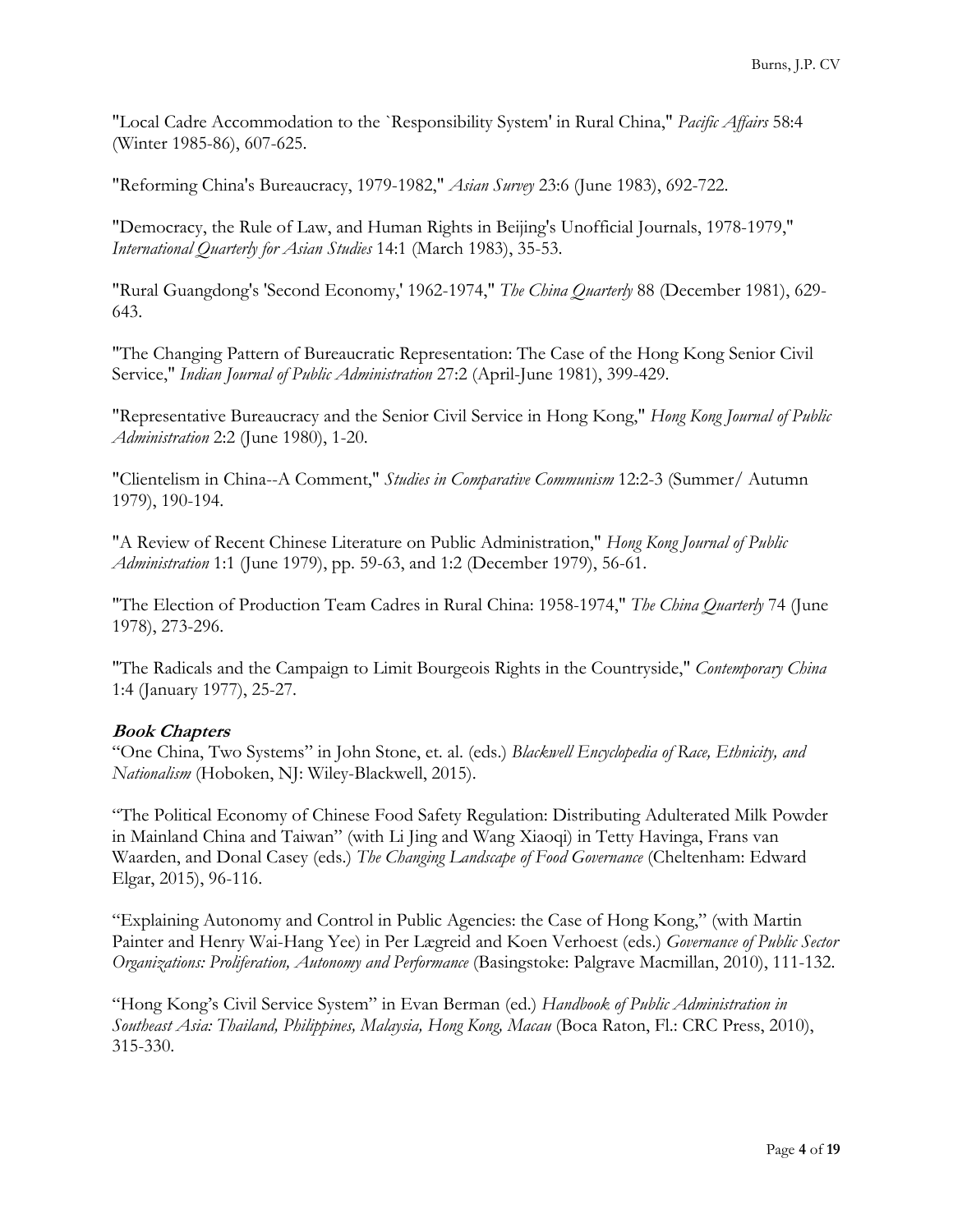"Western Models and Public Administration Reform in China: Pragmatism and the Search for Modernity," in Jon Pierre and Patricia W. Ingraham (eds.) *Public Sector Administrative Reform and the Challenges of Effective Change* (Montreal: McGill-Queen's University Press, 2010), 182-206.

"Reform of the State in China," in Joachim Jens Hesse (ed.) *The Public Sector in Transition: the European Union and East Asia Compared* (Baden-Baden: Nomos, 2008), 315-340.

"Explaining Civil Service Reform in Asia," in Jos C.N. Raadschelders, Theo A.J. Toonen, Fritz M. Van der Meer (eds.) *The Civil Service in the 21st Century* (Basingstoke: Palgrave Macmillan, 2007), 65-81.

"The Chinese Communist Party's Nomenklatura System as a Leadership Selection Mechanism: an Evaluation," in Kjeld Erik Brødsgaard and Zheng Yongnian (eds.) *The Chinese Communist Party in Reform* (London: Routledge, 2006), 33-58.

"The Policy Process in the Hong Kong SAR" in Akira Nakamura (ed.) *Public Reform, Policy Change and New Public Management: From the Asia and Pacific Perspective* (Comparative Studies of Public Administration VIII EROPA Local Government Center, Tokyo Japan, 2004), 51-78.

"Governance and Civil Service Reform," in Jude Howell (ed.) *Governance in China* (Lanham: Rowman and Littlefield, 2003), 37-57.

"Administrative Reform in China," in J. J. Hesse, Christopher Hood, and B. Guy Peters (eds) *Paradoxes in Public Sector Reform: an International Comparison* (Berlin: Duncker and Humbolt, 2003), 53- 76.

"Governance and Public Sector Reform in the People's Republic of China," in A.B.L. Cheung and I. Scott (eds.) *Governance and Public Sector Reform in the Asia Pacific: Paradigm Shifts or Business as Usual?* (London: RoutledgeCurzon, 2003), 67-89.

"Rewarding Comrades at the Top in China," in Christopher Hood and B. Guy Peters with G. Lee (eds.) *Reward for High Public Office: Asian and Pacific Rim States* (London: Routledge, 2003), 49-69.

"Civil Service Reform," in Lau Siu-kai (ed.) *The First Tung Chee-hwa Administration: the First Five Years of the Hong Kong Special Administrative Region* (Hong Kong: Chinese University Press, 2002), 267-288.

"Asian Civil Service Systems in Comparative Perspective," (with Bidhya Bowornwathana) in John P. Burns and Bidhya Bowornwathana (eds) *Civil Service Systems in Asia* (Cheltenham: Edward Elgar, 2001), 1-23.

"The Civil Service System of China: Impacts of the Environment," in John P. Burns and Bidhya Bowornwathana (eds) *Civil Service Systems in Asia* (Cheltenham: Edward Elgar, 2001), 79-116.

"Changing Environmental Impacts on Civil Service Systems: the Cases of China and Hong Kong," in H.K. Wong and H. Chan (eds.) *Handbook of Comparative Public Administration in the Asia-Pacific Basin* (New York: Marcel Dekker, 1999), 179-218.

"Civil Service Systems in Transition: Hong Kong, China, and 1997," in Ming K. Chan (ed.) *The Challenge of Hong Kong's Reintegration with China* (Armonk: M.E. Sharpe, 1997), 31-48.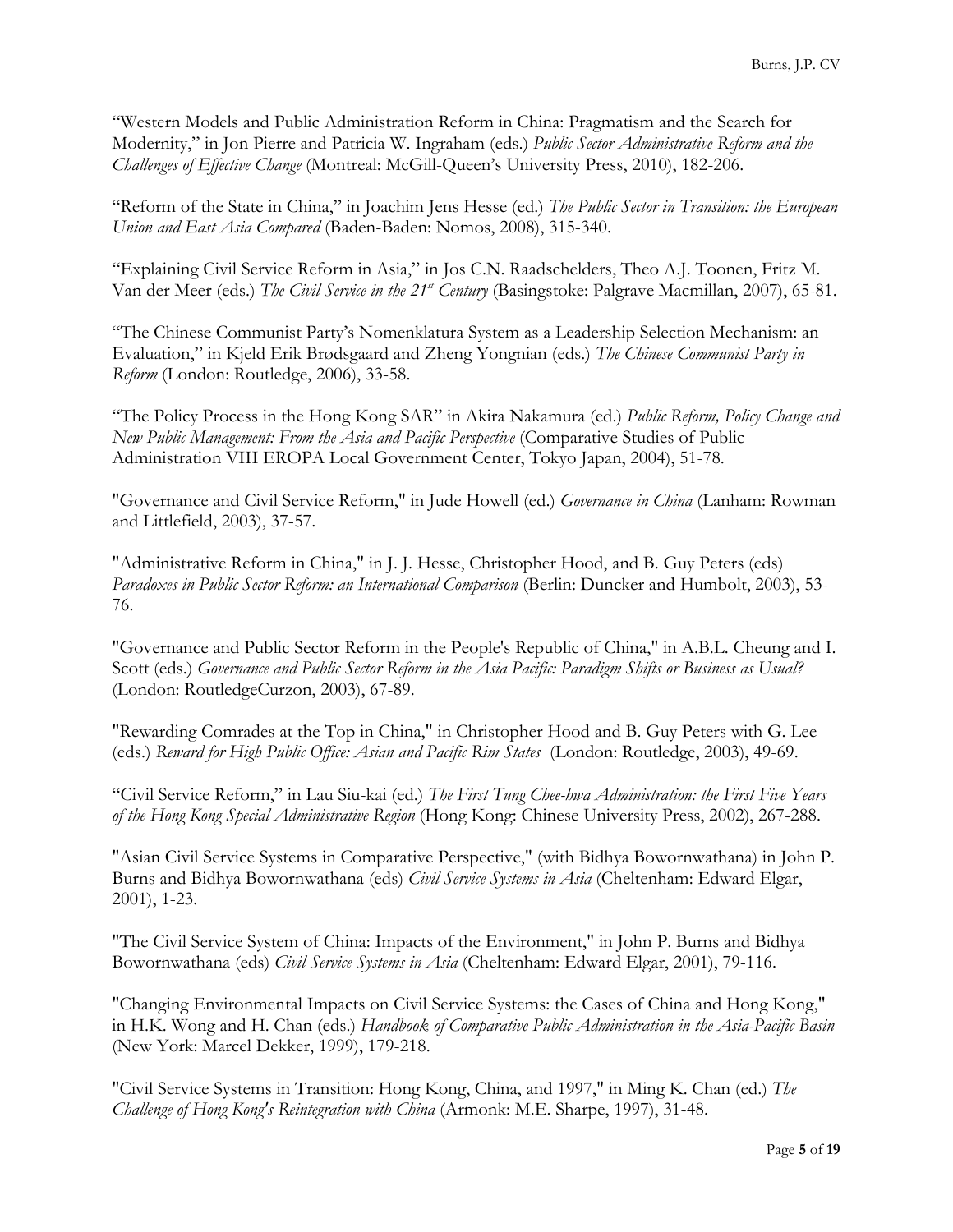"Asian Civil Service Systems in Comparative Perspective," in John P. Burns (ed.) *Asian Civil Service Systems* (Singapore: Times Academic Press, 1994), 3-13.

"The Role of New China News Agency and China's Policy Towards Hong Kong," in John P. Burns, Victor Falkenheim, and Michael Lampton, *Hong Kong and China in Transition: Autonomy, Control or Convergence?* (Toronto: University of Toronto-York University Joint Centre for Asia Pacific Studies, 1994), 17-60.

"Hong Kong: Diminishing Laissez-Faire," in Steven Goldstein (ed.) *Minidragons: Fragile Economic Miracles in the Pacific* (Boulder: Westview Press, 1991), 104-143.

"Introduction: The Chinese Nomenklatura System," in John P. Burns (ed.) *The Chinese Communist Party's Nomenklatura System* (Armonk: M.E. Sharpe, 1989), ix-xlii.

"Civil Service Reform in Post-Mao China," in Joseph Y.S. Cheng (ed.) *China in the 1980s* (Hong Kong: Chinese University Press, 1989), 95-129.

"On the Experience of the Hong Kong Civil Service," in Ministry of Personnel (ed.) *Discussion of China's Civil Service System--Papers Presented at the International Workshop on the Chinese Civil Service System* (in Chinese) (Beijing: Xuefan Press, 1989), 176-193.

"The Chinese Civil Service System," in Ian Scott and John P. Burns (eds.) *The Hong Kong Civil Service and its Future* (Hong Kong: Oxford University Press, 1988), 204-226.

"Succession Planning and Localization," in Ian Scott and John P. Burns (eds.) *The Hong Kong Civil Service and its Future* (Hong Kong: Oxford University Press, 1988), 87-108.

"Political Participation of Peasants in Rural China," in Victor C. Falkenheim (ed.) *Citizens and Groups in Contemporary China* (Ann Arbor: Michigan Monographs in Chinese Studies, No. 56, 1987), 91-122.

(with Stanley Rosen), "General Introduction," in John P. Burns and Stanley Rosen (eds.) *Policy Conflicts in Post-Mao China* (Armonk: M.E. Sharpe, 1986), 1-27.

"Political Participation," "Bureaucracy," "Industry," "Commerce," and "Agriculture" in John P. Burns and Stanley Rosen (eds.) *Policy Conflicts in Post-Mao China* (Armonk: M.E. Sharpe, 1986), 81-85, 139-142, 181-186, 231-234, and 251-254.

"The 'Representativeness' of the Senior Civil Service in Hong Kong," (with J.H. Bacon-shone) in Y.C. Jao, et. al. (eds.) *Hong Kong and 1997: Strategies for the Future* (Hong Kong: Centre of Asian Studies, University of Hong Kong, 1985), 119-144.

"Job Satisfaction in the Hong Kong Civil Service," in Ian Scott and John P. Burns (eds.) *The Hong Kong Civil Service* (Hong Kong: Oxford University Press, 1984), 169-186.

"Profile of the Civil Service," (with Ian Scott) in Ian Scott and John P. Burns (eds.) *The Hong Kong Civil Service* (Hong Kong: Oxford University Press, 1984), 17-35.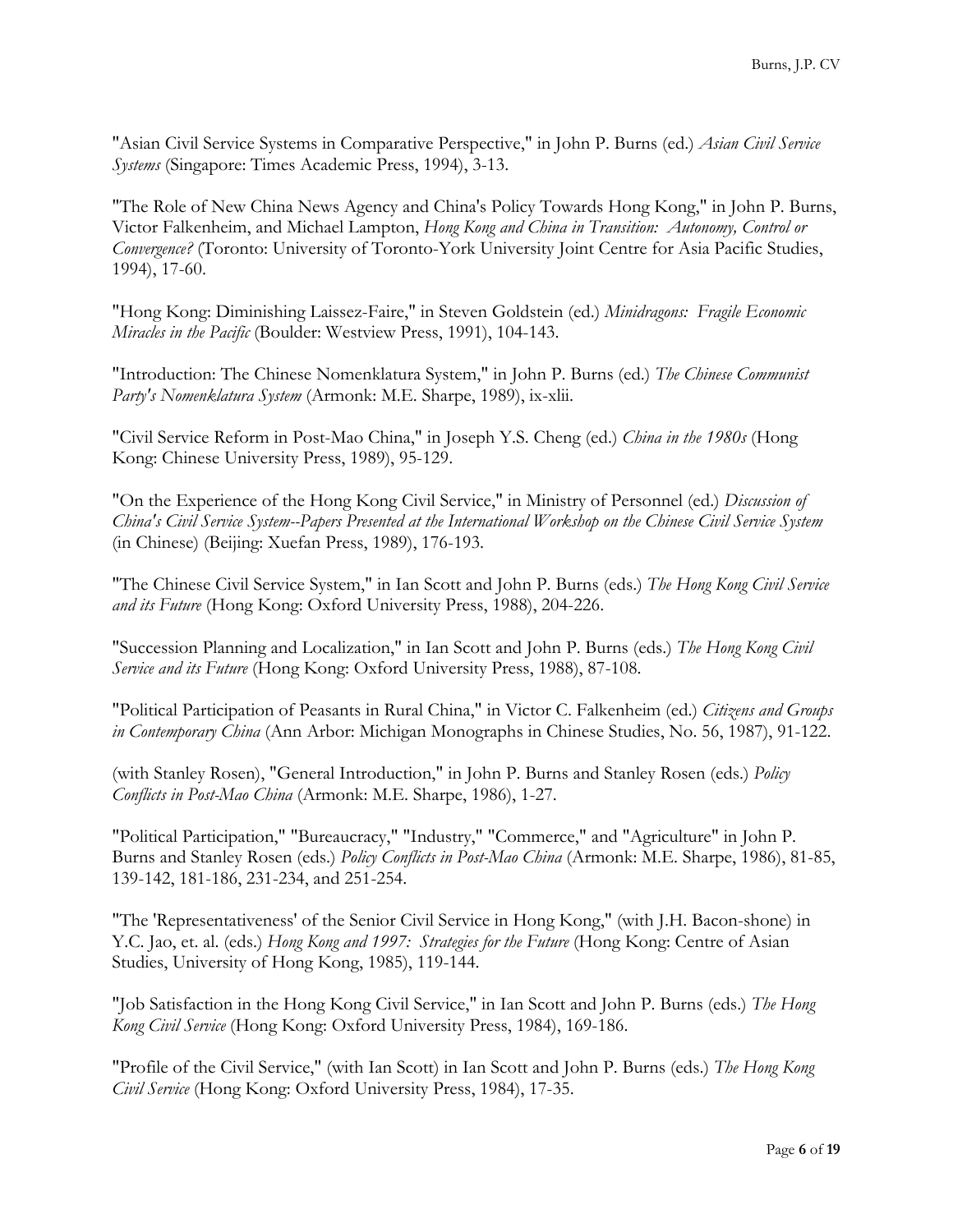"Trends and Prospects," (with Ian Scott) in Ian Scott and John P. Burns (eds.) *The Hong Kong Civil Service* (Hong Kong: Oxford University Press, 1984), 289-293.

"China: Training of Managers in Public Enterprises," in S. Ravishankar and R.K. Mishra (eds.) *Education and Training of Public Enterprise Personnel* (New Delhi: Oxford and IBH Publishing Co., 1984), 94-104.

"Chinese Peasant Interest Articulation," in David S.G. Goodman (ed.) *Groups and Politics in the People's Republic of China* (Armonk, N.Y.: M.E. Sharpe, 1984), 126-151.

"China's Fight Against `Bureaucracy': Reform of the State Council, 1981-1982," in C.K. Leung and Steve S.K. Chin (eds.) *China in Readjustment* (Hong Kong: Centre of Asian Studies, University of Hong Kong, 1983), 283-305.

"Peasant Interest Articulation and Work Teams in Rural China: 1962-1974," in Godwin C. Chu and Francis L.K. Hsu (eds.) *China's New Social Fabric* (London: Kegan Paul International, 1983), 143-172.

"China's Search for Integrated Development: An Overview," (with John F. Jones) in John F. Jones (ed.) *Building China: Studies in Integrated Development* (Hong Kong: Chinese University Press, 1980), 1- 26.

"Work Teams and Peasant Interests in Rural China: 1962-74," in Steve S.K. Chin (ed.) *Modernization in China: Selected Seminar Papers on Contemporary China, III* (Hong Kong: Centre of Asian Studies, University of Hong Kong, 1979), 149-168.

# **Edited Translations, with Introduction**

"*Renshi Dang'an*: China's Cadre Dossier System," *Chinese Law and Government* 27:2 (March-April, 1994), 5-104

"Provisional Chinese Civil Service Regulations," (co-edited with Jean-Pierre Cabestan) *Chinese Law and Government* 23:4 (Winter 1990-91), 3-97

"Contemporary China's Nomenklatura System," *Chinese Law and Government* 20:4 (Winter 1987-88), 3-134

# **Reviews**

Jon Quah, *Public Administration Singapore-Style* in *Governance* 24:3 (July 2011), 621-623.

Ian Scott, *The Public Sector in Hong Kong* in *China Journal* 66, (July 2011)

Zang Xiaowei, *Elite Dualism and Leadership Selection* in *China Journal* 53, (January 2005).

Kenneth Lieberthal, *Governing China: From Revolution through Reform* in *The China Quarterly* No. 145 (March 1996), 189-190.

Melanie Manion, *Retirement of Revolutionaries in China: Public Policies, Social Norms, Private Interests* in *The Journal of Asian Studies* 53:1 (February 1994), 710-711.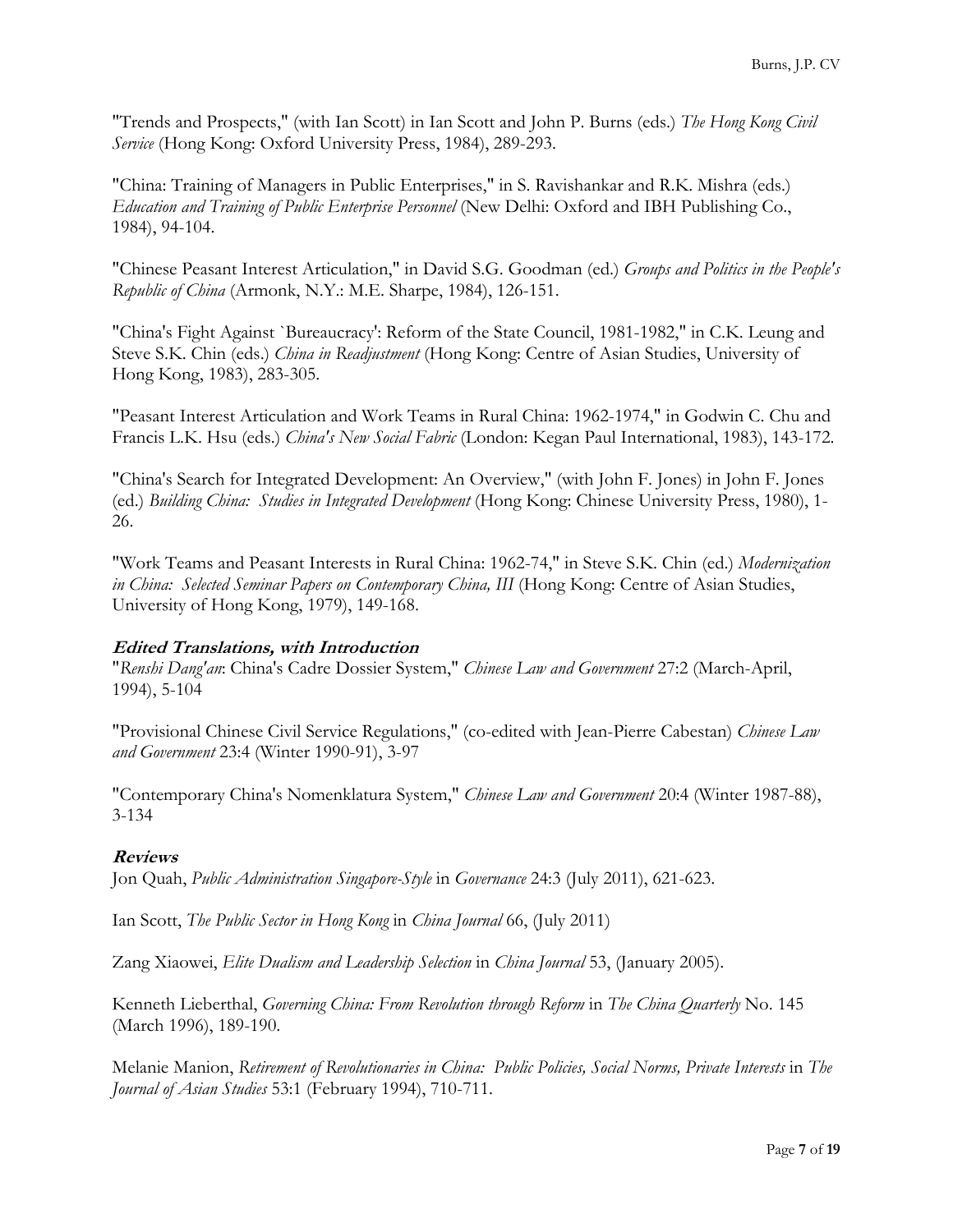Kenneth Lieberthal and David M. Lampton (eds.) *Bureaucracy, Politics, and Decision Making in Post-Mao China* in *The China Quarterly* 135 (September 1993), 573-575.

Michel Oksenberg, et. al., *Beijing Spring, 1989, Confrontation and Conflict: The Basic Documents* in *The China Quarterly* 132 (December 1992), 1203-1204.

Barrett L. McCormick, *Political Reform in Post-Mao China: Democracy and Bureaucracy in a Leninist State* in *The Australian Journal of Chinese Affairs* 27 (January 1992), 194-196.

Harry Harding, *China's Second Revolution: Reform After Mao* in *The China Quarterly* 123 (September 1990), 538-540.

Kenneth Lieberthal and Michel Oksenberg, *Policy Making in China: Leaders, Structures, and Processes* in *The China Quarterly* 121 (March 1990), 129-130.

Lester Ross, *China's Environmental Policy* in *The Journal of Asian Studies* 48:3 (August 1989), 598-599.

Vivienne Shue, *The Reach of the State* in *The China Quarterly* 117 (March 1989), 146-147.

Harry Harding, *Organizing China: The Problem of Bureaucracy, 1949-1976* in *The Journal of Oriental Studies* 22:1 (1984), 78-80.

John Gardner, *Chinese Politics and the Succession to Mao* in *Asian Journal of Public Administration* 6:2 (December 1984), 231-233.

# **Knowledge exchange reports and papers**

'Arrangements for Managing the Public Work-force' (with Wang Xiaoqi) in OECD, *OECD Urban Policy Reviews: China, 2015* (Paris: OECD, 2015), pp. 211-219. At: http://www.oecd-ilibrary.org/urban-rural-and-regional-development/oecd-urban-policy-reviewschina-2015\_9789264230040-en;jsessionid=55dtuv71feg2p.x-oecd-live-03, 13 May 2015

'Job Satisfaction and Preferences of Hong Kong Police Officers (Police Constables): A Survey' prepared jointly with the Hong Kong Police College (August 2011).

'Performance Management in the People's Republic of China' (with Zhou Zhiren) *OECD Journal on Budgeting* No. 6, Vol. 10, Issue 2, 26 Nov 2010, 1-28 http://www.oecdilibrary.org/governance/performance-management-in-the-government-of-the-people-s-republic-ofchina\_budget-10-5km7h1rvtlnq;jsessionid=4glibd2ue3927.delta 9 December 2010.

 'Performance Management in China – a Gradual Evolution' posted on IMF's Public Financial Management blog (http://blog-pfm.imf.org/pfmblog/2010/09/performance-management-inchina-a-gradual-evolution.html#more 7 September 2010.

'Performance Management in China,' prepared for Organization for Economic Co-operation and Development (OECD) December 2009.

'Budgeting in Hong Kong,' prepared for Organization for Economic Co-operation and Development (OECD) December 2007.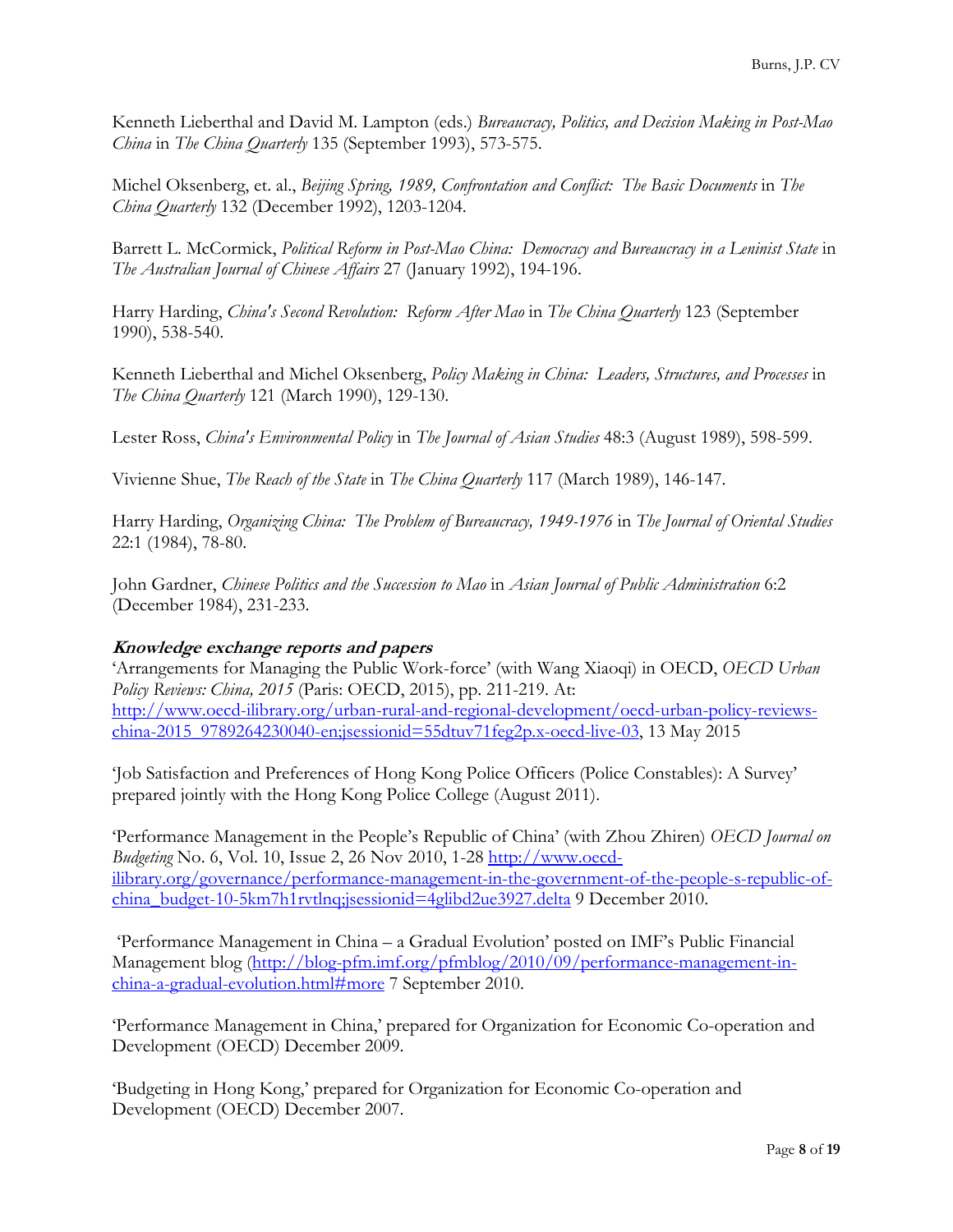'Civil Service Reform in China,' in Organization for Economic Co-operation and Development (OECD) (ed.) *Governance in China* (Paris: OECD, 2005), 49-74. http://www.oecdbookshop.org/oecd/display.asp?SF1=identifiers&ST1=5LH1RN45NV47&TAG =XKBPQ8XX59XX1X351NX9CW&CID=&LANG=en; re-printed in *OECD Journal on Budgeting*  Vol. 7, No. 1, 57-82.

Contribution to the World Bank, 'Rural Public Finance Study, Hua County, Henan Province: Field Visit Study Report' (Beijing: the World Bank, mimeo, January, 2005).

*Governance – Progress and Challenges in Mongolia* (Manila: Asian Development Bank, 2004). See http://www.adb.org/Documents/Reports/Others/Mon-CGA-final.pdf

*Development Management: Progress and Challenges in the PRC* (Manila: Asian Development Bank, 2002), 128pp. See http://www.adb.org/Documents/Reports/Devt\_Mgt\_PRC/default/asp

 "Public Sector Employment" in Christine P.W. Wong et. al., *China National Development and Sub-National Finance: a Review of Provincial Expenditures* (Washington, D.C.: the World Bank, 2002), 141- 160.

"Public Sector Management Reform in China," (Paper prepared for the UNDP/MDGD Regional Workshop on Public Sector Reform, Lahore, 2-5 October 1995).

"Governance and Development: the Case of Hong Kong," (Paper prepared for the Workshop on Governance and Development: Lessons of the East Asian Experience, sponsored by the Asian Development Bank, Manila, 19-21 April 1995), pp. 10.

#### **Conference papers (Since 2005)**

'Looking West: the Impact of Western Ideas on Public Sector Reform Policies in China' International Conference on Globalization and Public Sector Reforms in India and China' Asia Research Centre, Copenhagen Business School, Copenhagen, Denmark, 23-24 September 2011.

'Changing Governance Structures and the Evolution of Public Service Bargains in Hong Kong' (with Li Wei and B. Guy Peters) Sixth General Conference of the European Consortium for Political Research, Reykjavik, Iceland, 25-27 August 2011.

'Public Service Reform in Hong Kong: the Changing Relationship Between Politicians and Bureaucrats', Second International Conference of the Asian Association for Public Administration, sponsored by the Universitas Indonesia, Jakarta 7-9 February 2011

'Politicians and Bureaucrats in the Governance of Hong Kong' (with B. Guy Peters, Lam Wai fung, and Li Wei), International Public Management Research Conference: Research Directions for a Globalised Public Management**,** sponsored by the Public Management Research Association and the International Research Society on Public Management, Hong Kong, 15-16 October 2010 (Refereed paper)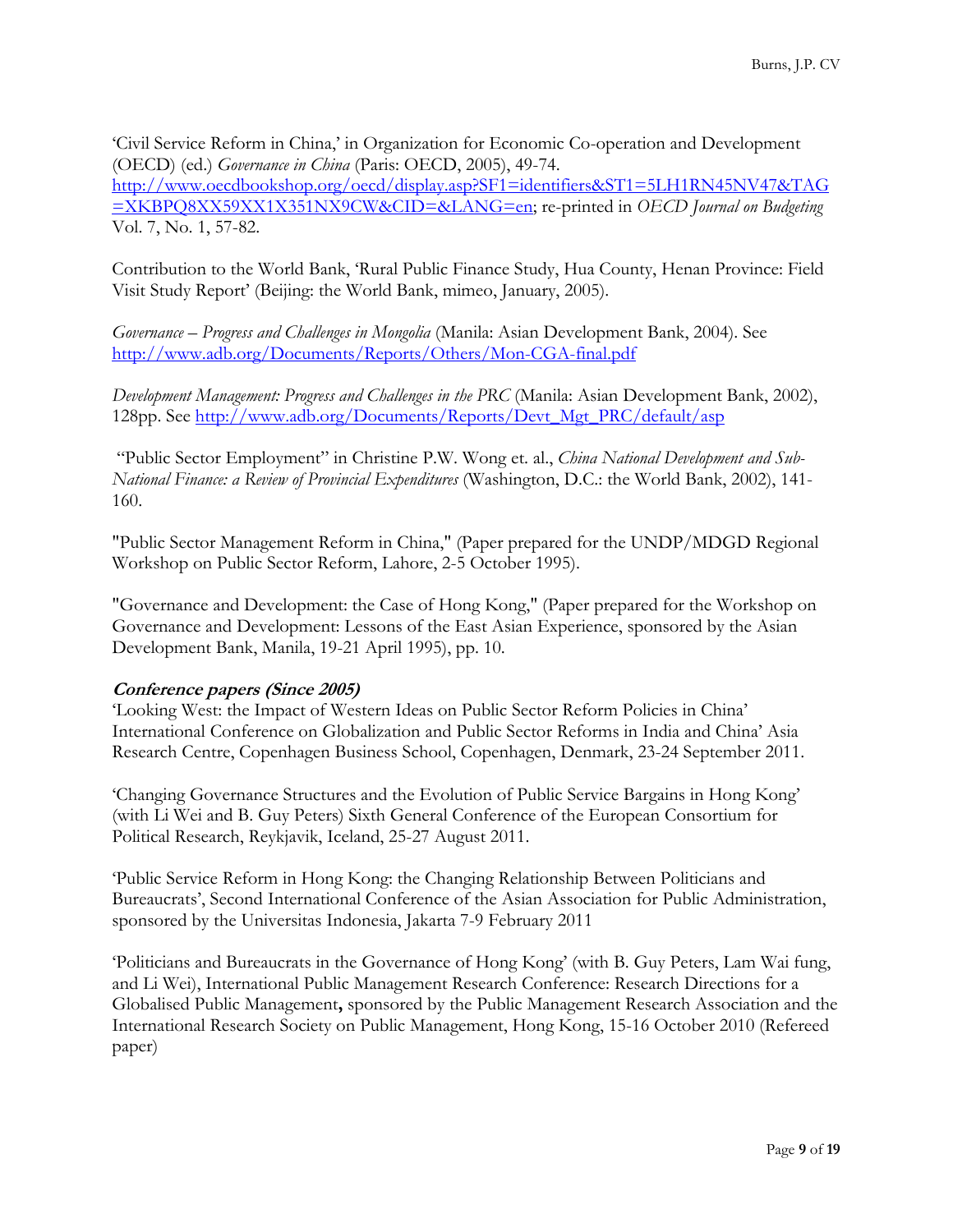'Food Safety and Policy Coordination in Three Chinese Cities' (with B. Guy Peters, Wang Xiaoqi, and Li Jing) Conference on Regulation in the Age of Crisis, ECPR Third Biennial Conference, University of Dublin, Ireland, 17-19 June 2010 (Refereed paper)

'Regime Type and Policy Coordination in Three Chinese Cities: Beijing, Hong Kong, and Taipei, An Overview,' Inaugural Meeting of the Asian Public Administration Association, Meiji University, Tokyo, Forum on Public Management, Tokyo, Japan

'Performance Management in the PRC,' OECD Workshop for Senior Budget Officials in Asia-Pacific, Bangkok, 4-5 February 2010

'Western Models and Administrative Reform in China: Pragmatism and the Search for Modernity' Professor B. Guy Peters Festschrift Conference, University of Pittsburgh, Pittsburgh PA, 19-20 November 2009 (Refereed paper)

'Explaining Civil Service Motivation: the Case of the Hong Kong Fire Services (with A. Chow, D. Ho, M. Lau, N. Li, S. Shen), International Public Service Motivation Research Conference, Indiana University, Bloomington, IN, USA, 7-9 June 2009 (Refereed paper)

'Accountability and Control in the Civil Service: the Case of the Hong Kong Fire Services' (with A. Chow, D. Ho, M. Lau, N. Li, S. Shen), 7<sup>th</sup> Annual Forum on Asian Public Management, National Chi Nan University, Puli, Taiwan, 12-13 December 2008

'Budgeting in Hong Kong,' OECD Workshop for Senior Budget Officials in Asia-Pacific, Bangkok, 11-13 January 2008

'The Impact of Regime Type on Policy Coordination: Food Safety Policy in Beijing and Hong Kong" (with Wang Xiaoqi) European Group of Public Administration, Madrid, Spain 19-22 September 2007 (Refereed paper)

'China's Quest for a Competitive Civil Service: a Principal-Agent Analysis,' (with Wang Xiaoqi), International Conference on State Capacity of China in the 21<sup>st</sup> Century' City University of Hong Kong, Hong Kong, China 19-20 April 2007

 'Reform of a Regulatory Policy: the Case of Food Safety in Hong Kong', Conference of the Asian Public Administration Network, Korea University, Seoul, Korea, 10-11 November 2006 (Invited paper)

'Regulatory Autonomy and the Coordination of Food Safety Policy: the Case of Hong Kong,' Annual Meeting of the European Group of Public Administration, Milan, Italy, 6-9 September 2006 (Refereed paper)

'Citizen Evaluation of Local Government Performance in China: Evidence from Beijing's Haidian District,' International Political Science Association (IPSA), Annual Meeting, Fukuoka, Japan 9-13 July 2006 (Refereed paper)

'Policy Coordination and Public Sector Reform in China,' National Chengchi University, Taipei, Taiwan, 3 March 2006 (invited lecture)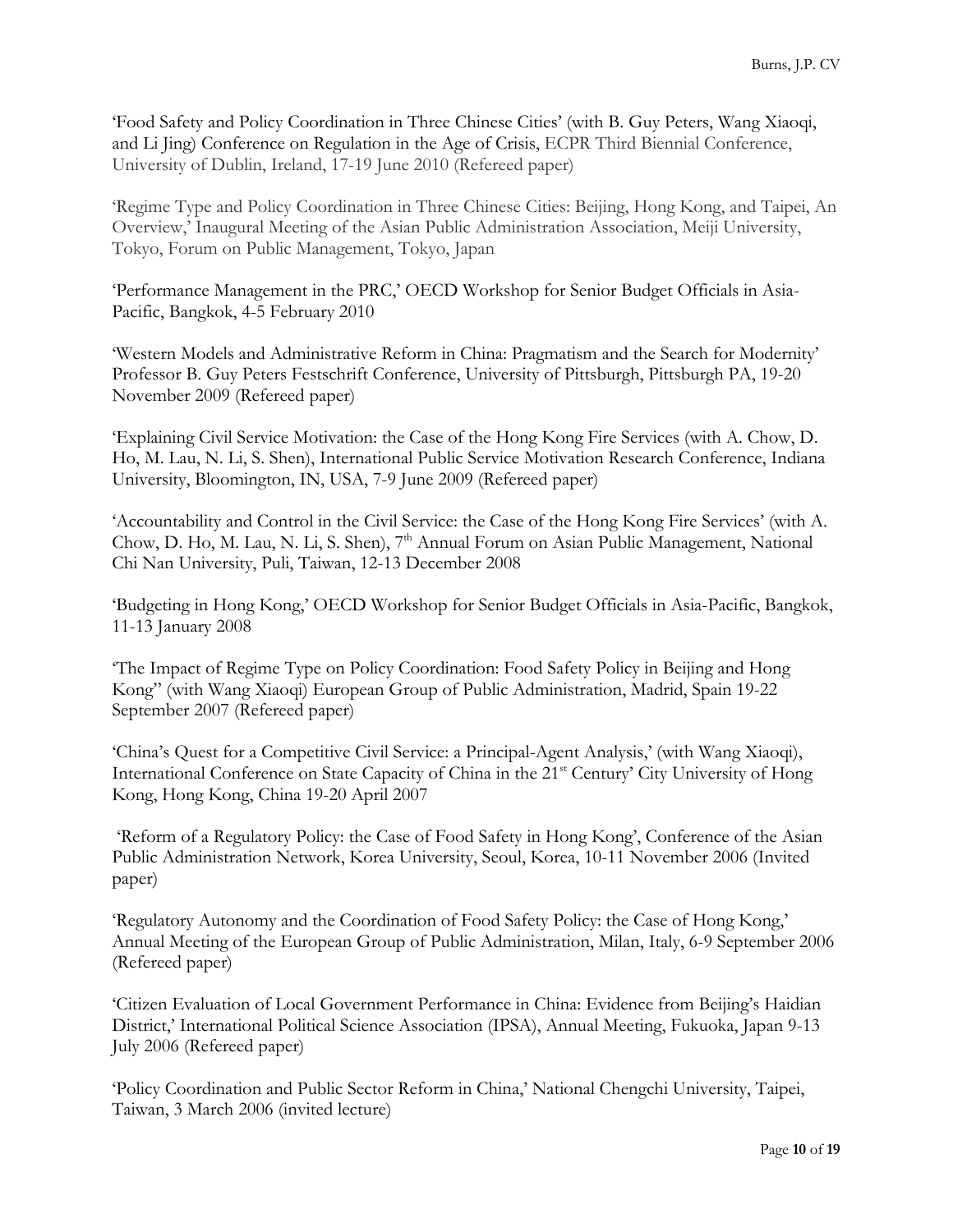'Performance Management in Hong Kong's Food and Environmental Hygiene Department,' 5<sup>th</sup> Asian Forum on Public Management, the University of Hong Kong, 14-15 January 2006

'The Case of Hong Kong' Meeting of Members of Comparative Public Organization Data Base for Research and Analysis (COBRA), Public Management Institute, Catholic University of Leuven, Belgium, 1-2 December 2005 (invited participant)

 'Explaining Civil Service Reform in Asia,' International Conference on Civil Service Systems in Comparative Perspective, Virginia Tech, Blacksburg Virginia, 29 September -2 October, 2005 (Invited paper)

'Structural Bias and Illicit Business-Government Relations in Hong Kong: the Case the Cyberport,' (paper presented at the 9<sup>th</sup> International Research Symposium on Public Sector Management, Milan, Italy, 6-8 April 2005) (Refereed paper)

#### **Conference papers and participation (pre-2005)**

'Reform of the State in China,' Conference on Reform of the State, University of Pittsburgh, Pittsburgh, PA, USA, January 23-24, 2004 (invited paper)

'The Impact of Civil Service Reform on Bureau Performance in China: Evidence from Beijing, Ningbo, and Changchun Environmental Protection and Education Bureaus,' (with Wang Xiaoqi) Seventh IRSPM Conference, Hong Kong, October 2-4, 2003 (Refereed paper)

 'Horizontal Government: Policy Coordination in China,' International Conference on Governance in Asia: Culture, Ethics, Institutional Reform and Policy Change, City University of Hong Kong, December 5-7, 2002 (Invited paper)

"Public Administration in the People's Republic of China," International Conference on 'China's Economy in the 21<sup>st</sup> Century,' the University of Hong Kong, June 24-25, 2002 (Invited paper)

 "Civil Service Reform in Asia," the Panel on Comparative Civil Service Reform: the Influence of Cultural Traditions, Van Riper Symposium, 63rd National Conference of the American Society for Public Administration, Phoenix, Arizona, March 23-26, 2002 (Refereed paper)

'Evaluating China's Nomenklatura System,' Conference on Chinese Communist Party in a New Era, East Asian Institute, National University of Singapore, Singapore, December 9-10, 2003 (invited paper)

International Conference on Governance in Asia: Culture, Ethics, Institutional Reform and Policy Change, City University of Hong Kong, December 5-7, 2002 (refereed paper)

Conference on 'China's Economy in the 21<sup>st</sup> Century,' the University of Hong Kong, June 24-25, 2002 (invited paper)

7<sup>th</sup> International Research Symposium on Public Sector Management, Hong Kong, October 2-4, 2003 (refereed paper)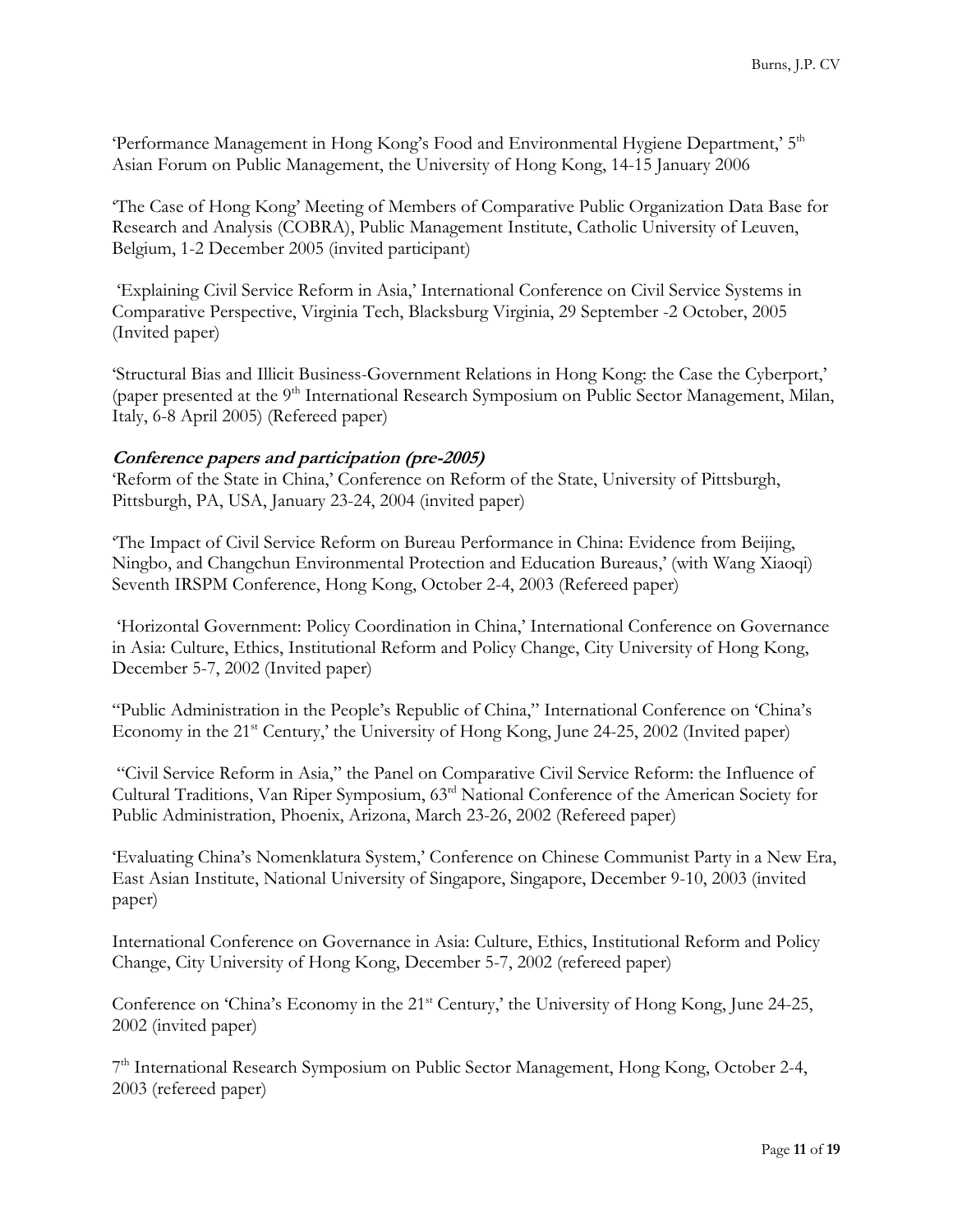Panel on Comparative Civil Service Reform: the Influence of Cultural Traditions, Van Riper Symposium, 63<sup>rd</sup> National Conference of the American Society for Public Administration, Phoenix, Arizona, March 23-26, 2002 (refereed paper)

Workshop on Governance in China, Institute for Development Studies, University of Sussex, UK September 2001 (invited paper)

Workshop on Rewards at the Top in the Pacific Basin, Hong Kong, City University of Hong Kong, July 2000 and March 2001 (invited paper)

National Conference of the American Society for Public Administration, Orlando, Florida, 10-14 April 1999 (refereed paper)

"Leadership in the PRC in 2010" (Paper prepared for the Atlantic Council Conference on the PRC in 2010, Washington, DC, September 1998) (Invited paper)

University of Hong Kong-Chulalongkorn University 2<sup>nd</sup> Inter-Departmental Conference, Bangkok, Thailand, March 12-13, 1998

Workshop of Paradoxes in Public Sector Reform, Berlin, Germany, September 1997 (invited paper)

International Conference on Civil Service Systems in Comparative Perspective, Bloomington, Indiana, USA, April 5-9, 1997 (invited paper)

National Conference of the American Society for Public Administration, Atlanta, Georgia, June 29- July 3, 1996 (refereed paper)

Workshop on Paradoxes in Public Sector Reform: Soft Theory and Hard Cases," Nuffield College, Oxford, June 14-16, 1996 (invited paper)

"Administrative Reform in Hong Kong" (Paper prepared for the University of Hong Kong-Chulalongkorn University Inter-Departmental Conference, Hong Kong, May 17-18, 1996)

48th Annual Meeting of the Association for Asian Studies, Honolulu, Hawaii, April 11-14, 1996 (refereed paper)

International Symposium on Administrative Reform (sponsored by the UNDP), Beijing, China, April 20-23, 1994 (invited paper)

Public Sector Reform: an International Colloquium (sponsored by the Department of Political Science, University of Hong Kong), Hong Kong, December 14-15, 1993

Conference on the Changing Role of the State in Comparative Perspective, (sponsored by Chiangmai University, Chulalongkorn University, and IPSA-SOG), Chiangmai, Thailand, January 14-15, 1993 (discussant)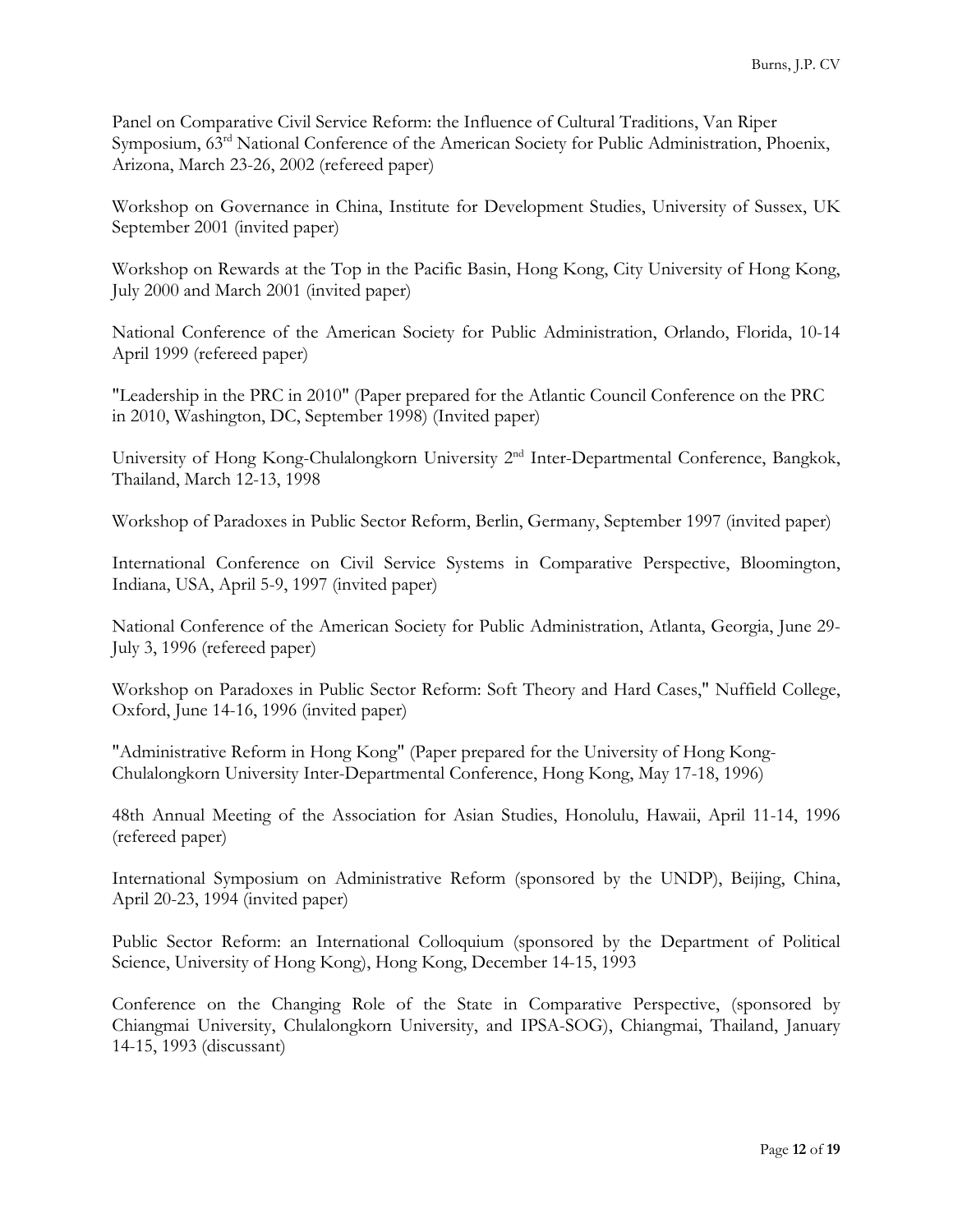Seminar on Core Issues of the Personnel System in China (sponsored by the Johns Hopkins University Nitze School of Advanced International Studies and the Meridian House International), Washington, D.C., USA, June 23, 1992 (invited paper)

Workshop on China and Hong Kong, University of Toronto, Toronto, Canada, June 11-12, 1992 (invited paper)

Colloquium on the Transition from Planned to Market Economies, (sponsored by UNDP/MDP), London, UK, April 2-4, 1992

Conference on Civil Service Systems in Comparative Perspective, Leiden, The Netherlands, October 17-19, 1991 (discussant)

*The China Quarterly* Symposium on the 40th Anniversary of the Founding of the PRC, Hong Kong, January 4-7, 1989 (invited paper)

International Workshop on the Chinese Civil Service System, Beijing, China, October 25-29, 1988 (invited paper)

Panel on Key Issues in Political Administration in China: Personnel Management and Public Finance, 40th Annual Meeting of the Association for Asian Studies, San Francisco, CA, USA, March 25-27, 1988 (refereed paper)

Invited speaker, Reform of Contemporary China's Civil Service System, Department of Political Science Seminar, University of California, San Diego, CA, USA, July 9, 1987

Invited speaker, Colloquium on the Significance of Recent Leadership Changes in China, University of Hong Kong, February 7, 1987.

Invited speaker, Forum on the Hong Kong Civil Service, Institute of Political Science, the Chinese Academy of Social Sciences, Beijing, China, September 6, 1986.

Public Forum on Pay Policy and Pay Adjustment for the Hong Kong Civil Service, the Chinese University of Hong Kong, Hong Kong, April 28, 1986 (refereed paper).

Conference on System Reform in China, University of Hong Kong, Hong Kong, March 17-22, 1986 (refereed paper)

American Enterprise Institute Conference on China, Taiwan, and Hong Kong, Hong Kong, March 13-14, 1986 (invited paper).

Seminar on Chinese Studies, University of California, Berkeley, CA, USA, April 12-13, 1985 (invited paper).

Conference on Hong Kong and 1997: Strategies for the Future, University of Hong Kong, Hong Kong, December 6-8, 1984.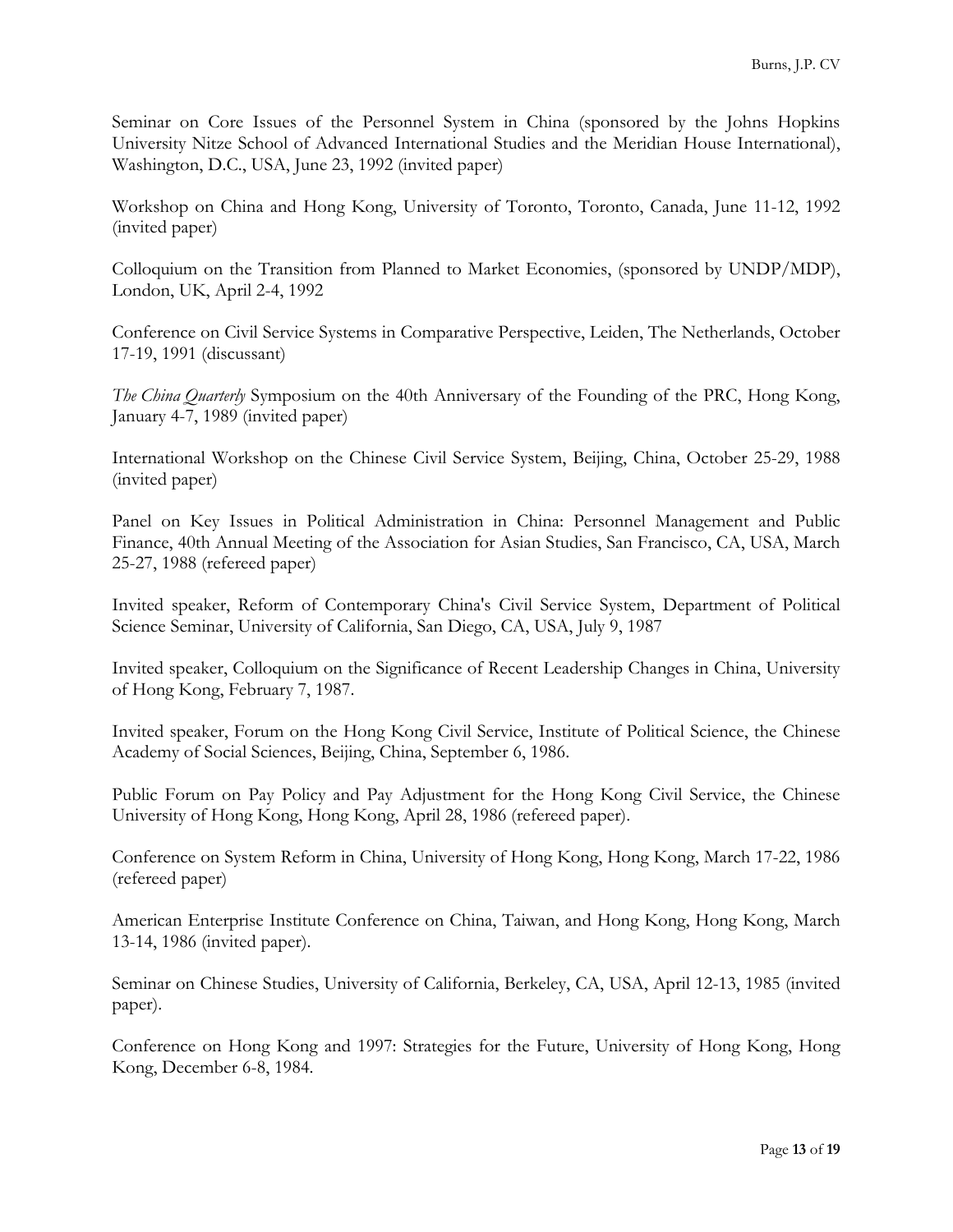Panel on Prosperity, Conflict, and Stability in Post-Mao China, 34th Annual Meeting of the Association for Asian Studies, Washington, D.C., USA, March 23-25, 1984 (refereed paper).

Workshop on Policy Implementation in the Post-Mao Era, Ohio State University, Columbus, OH, USA, June 20-24, 1983 (invited paper).

Invited speaker, Rural Decision Making and Political Participation in the PRC, Conference on China in the 1980s, University of Southern California, Los Angeles, CA, USA, March 19, 1983.

Invited speaker, The Political Consequences of Recent Reforms of China's Agricultural Policies, Department of Sociology Seminar Series, University of California, San Diego, CA, USA, March 16, 1983.

California Regional Seminar in Chinese Studies, University of California, Berkeley, CA, USA, 'November 13, 1982 (invited paper)

Conference on Communication and Societal Integration in China, East-West Center, Honolulu, HA, USA, January 1979 (invited paper)

Workshop on the Pursuit of Political Interest in the People's Republic of China, University of Michigan, Ann Arbor, MI, USA, August 1977 (invited paper).

#### **Honors, Grants, and Fellowships**

2007-10, **PI**, RGC/GRF, "Changing Governance Structures and the role of Bureaucrats and Politicians in Policymaking in Hong Kong" (with Co-Is W.F. Lam, B. Guy Peters) Total Grant: HK\$794,040 (completed).

2006-09, **Co-I**, RGC/GRF, "Autonomy and Control in Hong Kong Government Bodies" (with Martin Painter, City U, PI), Total Grant: HK\$ 823,360 (completed).

2006-09, **PI,** RGC/GRF, "Policy Co-ordination in Three Cities (Beijing, Taipei, and Hong Kong) HKU 7405/05H (with Co-Is W.F. Lam, B. Guy Peters (Pittsburgh), Wang Puqu, Zhou Zhiren), Total Grant: HK\$ 859,929 (completed).

2005-09, **PI,** HKU Leung Kau Kui and Run Run Shaw Research and Teaching Endowment Funds to translation into Chinese and up-date *Government Capacity and the Hong Kong Civil Service* Total Grant: HK\$80,000, (completed).

1998-2002, **PI**, RGC/GRF (CERG), "The Impact of Reform of the Civil Service Selection System in China since 1993," HKU 7128/98H (with Co-Is W.F. Lam, John Bacon-Shone, Wang Puqu, Zhou Zhiren) Total Grant: HK\$ 1,200,000 (Completed; rated 'satisfactory).

1997-2001, **Co-I**, RGC/GRF (CERG), "Institutional Change in the Hong Kong Government," (with Co-\*s W.F. Lam, James Perry), Total Grant: HK\$ 325,000 (Completed; rated 'satisfactory').

1992-95, **PI**, RGC/GRF (CERG), "Comparative Civil Service Systems: Hong Kong and China" (with Co-I Ian Scott), Total Grant: HK\$ 312,000 (Completed, rated 'excellent').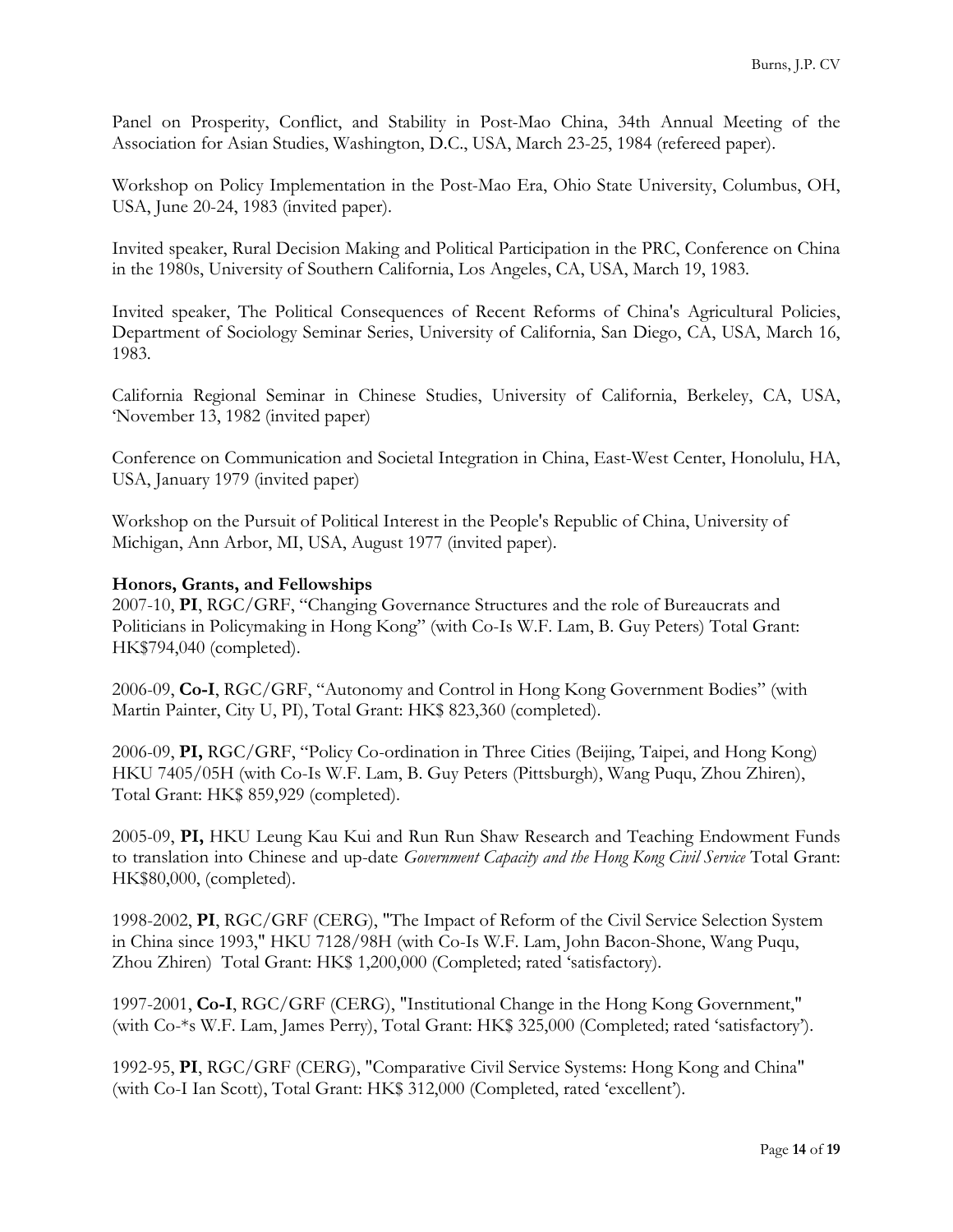1987-92, **PI**, HKU Strategic Research Grant, "Contemporary China's Civil Service System" Total Grant: HK\$ 105,865.00.

1986 US National Program for Advanced Study and Research in China Grant, Committee on Scholarly Communication with the People's Republic of China, Washington, D.C., USA.

1984 Hang Seng Bank Golden Jubilee Fund Education Grant, Centre of Asian Studies, University of Hong Kong.

1982-83 Post-doctoral Fellowship, Center for Chinese Studies, University of California, Berkeley, CA, USA.

1982 Hang Seng Bank Golden Jubilee Fund Education Grant, Centre of Asian Studies, University of Hong Kong, 1982.

| 1974-1976               | Foreign Area Fellowship, Social Science Research Council, New York, USA    |
|-------------------------|----------------------------------------------------------------------------|
| 1974-1976               | Whiting Traveling Fellowship, Columbia University                          |
| 1971-1977               | President's Fellowship, Columbia University                                |
| 1971-1977<br>University | National Defense Foreign Language Act (NDFL) Title VI Fellowship, Columbia |
| 1969                    | Phi Beta Kappa, St. Olaf College, USA                                      |

### **Professional Activities Editorial activities, international**

Associate Editor, *Administration & Society* (USA), 2007-present Member, Editorial Committee, *The China Quarterly* (UK), 1991-2011 Member, Editorial Board, *Review of Public Personnel Administration* (USA), 2007-present Member, Editorial Board, *European Political Science Review* (UK) 2007-present Member, Editorial Board, *Journal of Public Administration Education* (USA), 1997-2000 Member, Asia-Pacific Editorial Committee, *The International Journal of Public Administration* (USA), 1994-96.

# **Editorial activities, regional**

Member, Editorial Board, *Taiwanese Political Science Review* (Taiwan), 2010- present Member, Editorial Board, *International Journal of Public Administration* (Korea), 2007- present Member, Editorial Board, *China: an International Review* (Singapore), 2001-present Member, Editorial Board, *Public Administration Review* (China, Tsinghua University) 2003-present Co-editor, *Asian Pacific Journal of Public Administration* (Hong Kong and Darwin), 1988-1990, 1996- 1998, 2004-2011

# **Peer review activities**

Peer reviewer for *Administration & Society* (USA), *Asian Journal of Political Science* (Singapore), *Asian Journal of Public Administration* (Hong Kong), *American Political Science Review* (USA), *Asian Survey*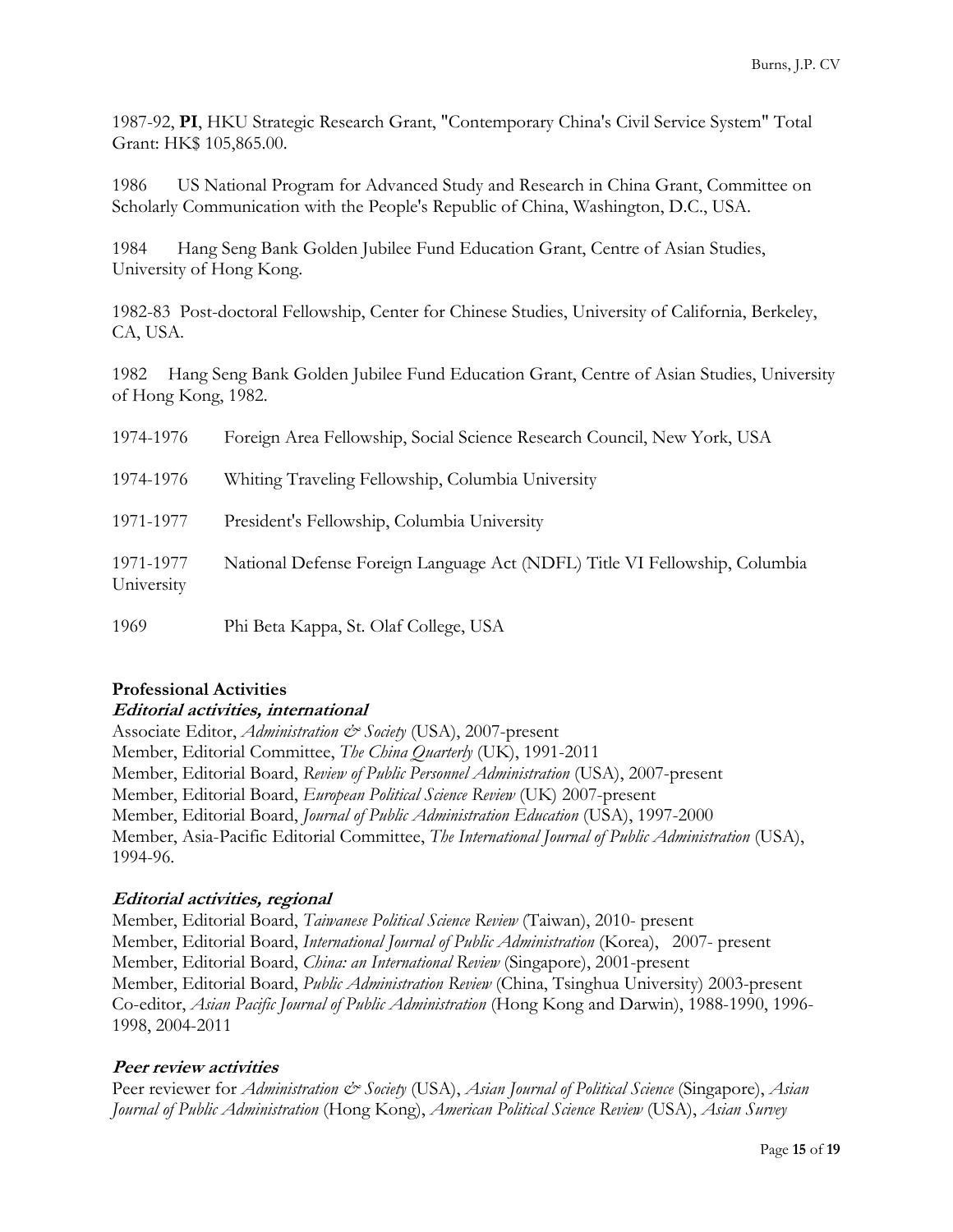(USA), *The Australian Journal of Chinese Affairs*, *The Australian Journal of Political* Science*, The China Quarterly* (UK), *Governance* (USA), *Hong Kong Public Administration*, *The International Journal of Public Administration* (USA), *Journal of Public Administration Education* (USA), *Journal of Public Administration Research and Theory* (USA), *Public Administration* (UK), *Public Administration and Development* (UK), *Review of Public Personnel Administration* (USA), *Pacific Review* (USA), *Publius: the Journal of Federalism* (USA), the Committee on Scholarly Communication with China (USA), the National Science Foundation (USA), European Research Council (EU), and Research Grants Council (Hong Kong)

Member, Hong Kong Research Grants Council, Humanities, Social Sciences & Business (H) Panel, 2006-2012.

#### **Advisory Boards**

HKSAR Civil Service Training and Development Advisory Board, 1997-2002. HKSAR Solicitors' Disciplinary Tribunal, 2002-2009

# **Membership of Professional Associations** (current)

Member, National Committee on United States-China Relations (USA) Member, American Society for Public Administration (USA) Member, UN Eastern Regional Organization for Public Administration (EUROPA) Member, Hong Kong Public Administration Association Member, Hong Kong Political Science Association (past President)

### **Research and Visiting Appointments**

Fellow, Centre of Asian Studies, University of Hong Kong, 1980-present Visiting Professor, Department of Political Science and Public Administration, Peking University, Beijing, China, April, 1993. Visiting Professor, China Studies Program, Ateneo de Manila University, Manila, Philippines, July- August, 1990 Visiting Professor, China Studies Program, University of California, San Diego, La Jolla, CA, USA, July-August, 1987 Visiting Professor, Department of International Politics, Peking University, Beijing, China, October-November, 1984

#### **Other Activities**

Member, Rhodes Scholarship Selection Committee, 2003-2012 Member, HKCAAVQ various panels for many quality assurance validation exercises (HKIEd, BaptistU, CityU), 2012-present. Member, Internal Re-validation Panel, Lingnan University, 2010 Member, Evaluation Panel, China Mainland Research Center, National Cheng Chi University, Taipei, Taiwan, 2009 Member, Advisory Panel, GIA Department, Baptist University, May 2005 Member, Internal Re-validation Panel, Lingnan College, 1994 External Advisor, Department of Public and Social Administration, City University, 1996-2001 *External Examiner*, Universiti Brunei Darussalam, 2006-present; University of Queensland (Brisbane, Australia), 1995; Australian National University (Canberra, Australia), 1995; University of Brunei, 2006-present; Chinese University of Hong Kong, 1995, 2005, 2010; The City Polytechnic of Hong Kong, 1988-1990, Lingnan University, 1997-1999, 2009.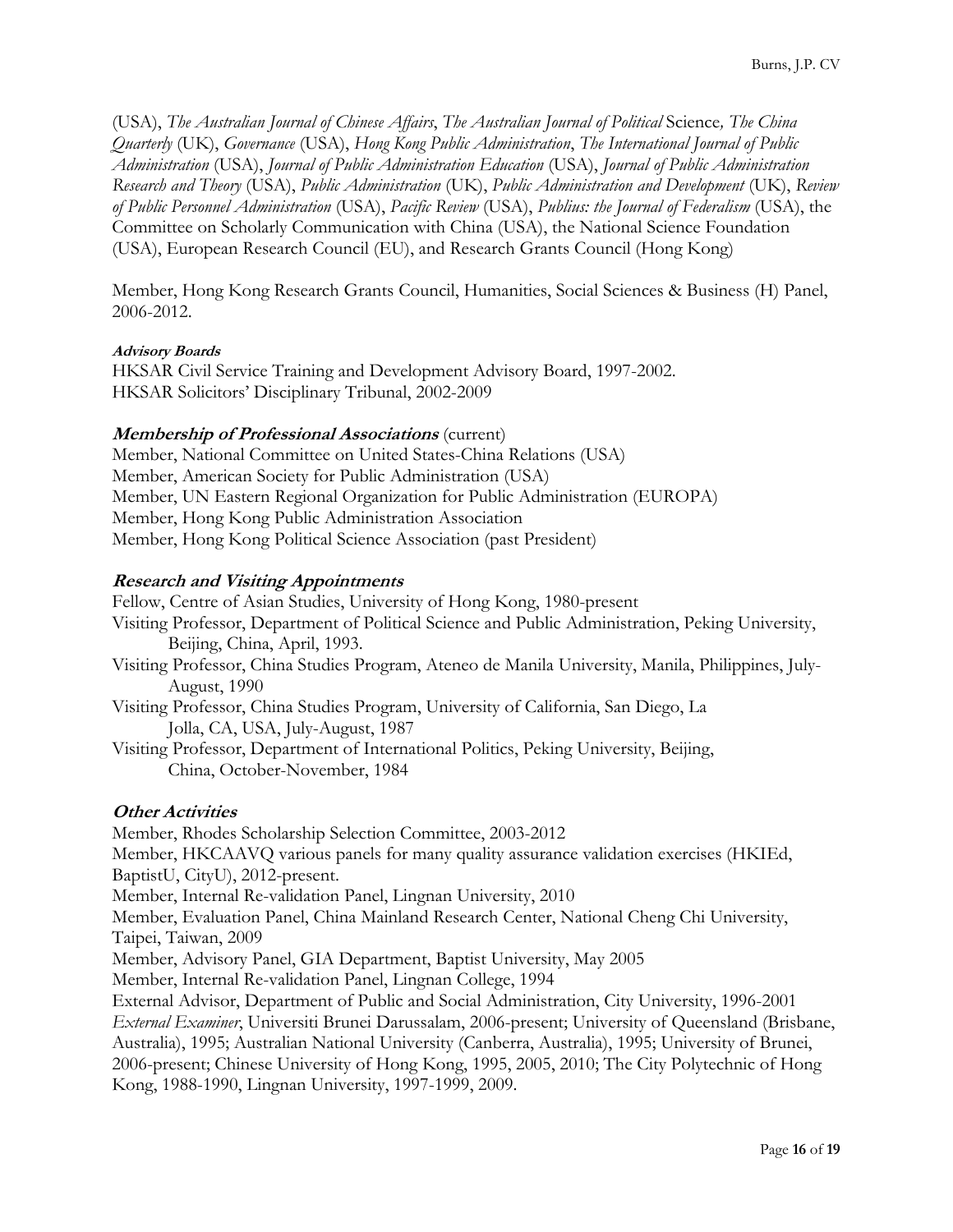# **Teaching**

# **Courses taught each academic year (2005-2010)**

POLI7002 Public Administration: Scope and Issues (MPA taught postgraduate) POLI7001 Human Resources Management (MPA taught postgraduate) POLI0037 Managing People in Public Organizations (undergraduate) POLI0067 Political Analysis (undergraduate, single lecture)

# **Administration and Service**

# **Since 2002**

*Dean, Faculty of Social Sciences,* the University of Hong Kong, 2011-2017 Member, Faculty of Social Sciences Promotion and Tenure Panel, 2005-2017 Member, Faculty of Social Sciences Human Resource Committee, 2005-2017 Member, Faculty of Social Sciences Board, 1979-2017 Member, Working Group on the 4-Year Curriculum, 2005-2012

*Associate Dean, Graduate School*, University of Hong Kong, 2002-2009

Duties included participating in policy making on all aspects of graduate education at HKU; overseeing the implementation of policy on quality control and standards (especially through the examination process); participating in rule making for admissions and research postgraduate curriculum development; participating in teaching and learning quality audits of the Graduate School. As Associate Dean I served as:

Chair, Board of Examination of the Graduate School, 2002-2009 Member, Board of Graduate Studies, 1998-2009. [Chairman in 2002] Member, Policy Board of the Graduate School, 2002-2009

> [Chair, Task Force on the Allocation of Research Postgraduate Studentships, 2005-2008]

*Other Appointments* 

Member, Board for Continuing and Professional Education and Lifelong Learning, 2010-2012 Member, University Research Committee, 2004-2012

 [Member, Taskforce on the Internal Research Strategy Exercise, 2002-2003] Member, University Selection and Promotion Committee, 2005-2011

[Chair, Faculty of Arts Promotion and Tenure Panel, 2005-2011]

Member, Working Group on Staff Development, 2006-2008

Member, Senate Academic Reviews Committee, 2002-2009

[Chair of the Review of the Faculty of Medicine, 2003, Chair of the Review of Language Education, 2004; Chair of the Review of the Institute of Humanities and Social Sciences, 2006]

Chair, Review of the Doctor of Education programme, Faculty of Education, 2008.

# **Administration and Service (Pre-2005)**

Core Member, Committee on the Selection of Senior Teachers, 1997-1999; 2003-05.

*Head, Department of Politics and Public Administration*, 1996-99. Duties included managing the budget and personnel matters for the Department; drafting all the Department's submissions to the University on such matters as centers of excellence, research and teaching evaluation, and teaching and learning audits; organizing the delivery of the Department's undergraduate teaching programme;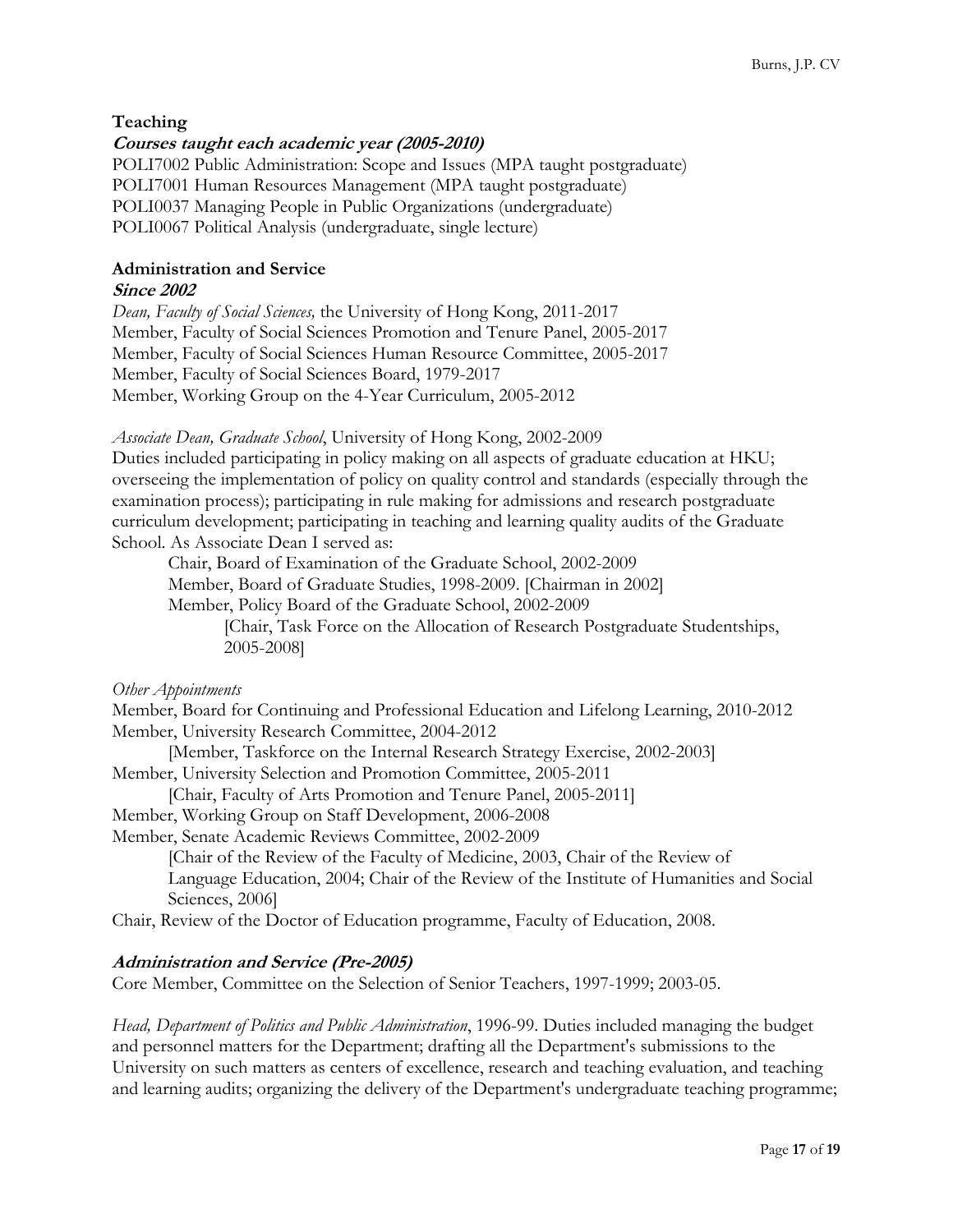coordinating the Departments MPA programme; and editing the Department's journal, *The Asian Journal of Public Administration.*

Member, Working Party on Communication, Media, and Journalism Studies, 1997-1998

Member, Faculty of Social Sciences Committee on Demonstratorships, 1995-97.

Member, Committee on External Examiners, 1996-98.

Chairman, Panel No. 12, Internal Research Assessment Exercise, 1998

Member, UGC Research Assessment Exercise Panel, 1996, 1999, 2000-2005

Member, Organizing Committee, China-Hong Kong Interface Talks for Senior Civil Servants, (Ongoing series organized for the Hong Kong Government as part of its China Studies Programme for civil servants), 1993-97.

Member, University Panel to Examine Humanities and Social Sciences Research Grant Applications to be submitted to the HK Research Grants Council, 1994-96

Member, Organizing Committee, International Conference on Political Development in Taiwan and Hong Kong (Co-sponsored by the Centre of Asian Studies, HKU and the Institute of Policy Research, Taipei, Taiwan), Hong Kong, CAS, forthcoming in February 8-9, 1996.

Chairman, Working Group on the Contemporary China Collection, Senate Library Committee, the University of Hong Kong, January-May, 1995.

Chairman, Contemporary China Studies Seminar Programme, Centre of Asian Studies, University of Hong Kong, 1991-1995

Member, Committee of Management of the Centre of Asian Studies, University of Hong Kong, 1984-1986, 1991-1995

Acting Head, Department of Politics and Public Administration, University of Hong Kong, summers of 1982, 1984, 1991, 1992, 1993, 1995

Member, Organizing Committee for the International Workshop on Civil Service Systems in Asia-Pacific (co-sponsored by University of Hong Kong and Lingnan College) April 15-17, 1991.

Member, Social Science Faculty Committee on the Selection of Lecturers, 1991-1992, 1995

Member, Senate Committee on the Selection of Senior Teachers (Social Science Faculty Representative), 1991-1992.

Member, Organizing Committee for the Conference on System Reform in China, Centre of Asian Studies, University of Hong Kong, 1986